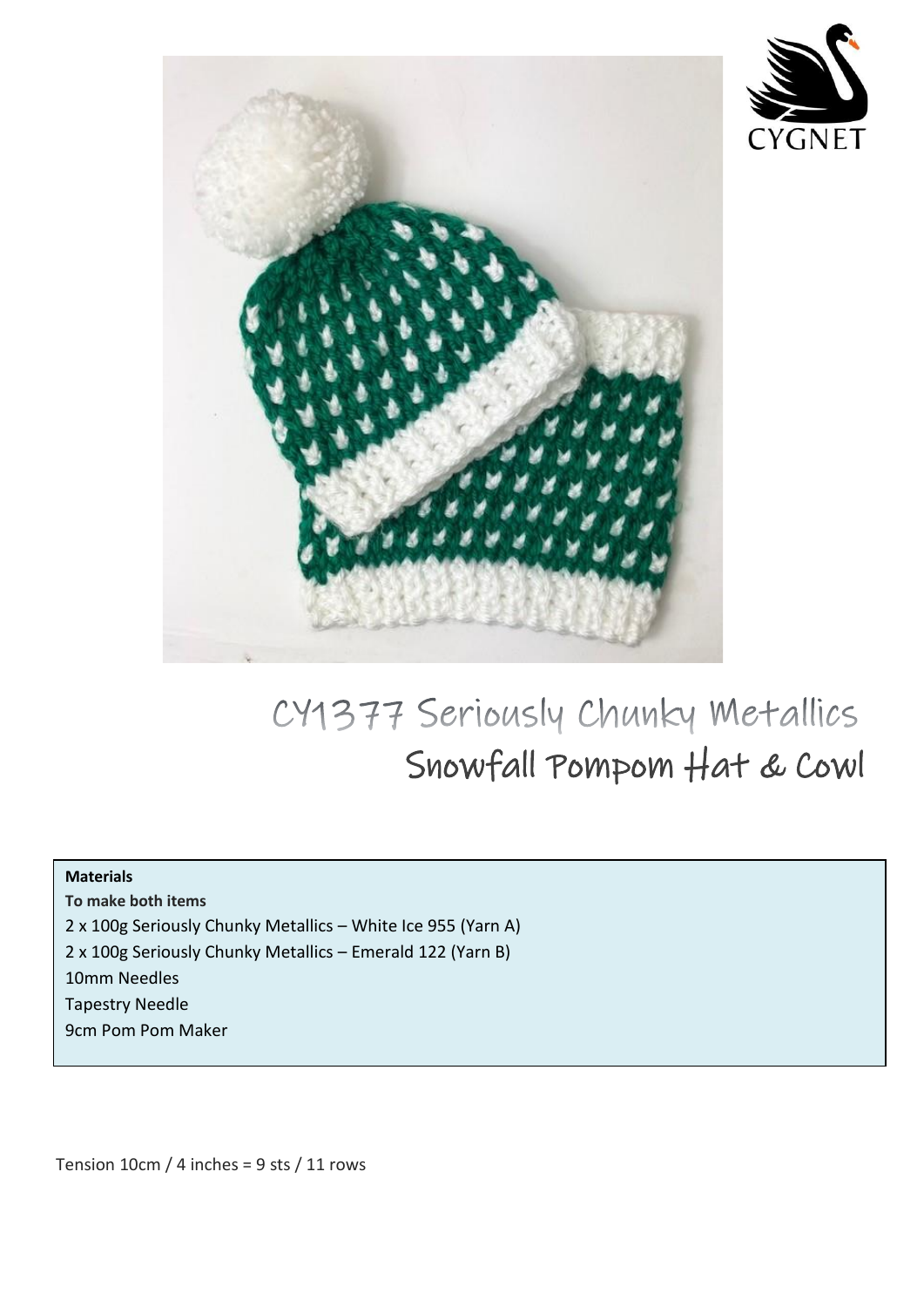| <b>Abbreviations</b>                                                                                                                                                                                                                                                                                  |      |    |                                                                                |      |                    |                                                                                                                                                                                                                |                        |
|-------------------------------------------------------------------------------------------------------------------------------------------------------------------------------------------------------------------------------------------------------------------------------------------------------|------|----|--------------------------------------------------------------------------------|------|--------------------|----------------------------------------------------------------------------------------------------------------------------------------------------------------------------------------------------------------|------------------------|
| k                                                                                                                                                                                                                                                                                                     | knit | st | stitches                                                                       | s1   | slip stitch        | ins/cm                                                                                                                                                                                                         | inches/cen<br>timetres |
| p                                                                                                                                                                                                                                                                                                     | purl | rs | right side                                                                     | stst | stocking<br>stitch |                                                                                                                                                                                                                |                        |
| Knit two<br>k2tog<br>together                                                                                                                                                                                                                                                                         |      |    |                                                                                |      |                    |                                                                                                                                                                                                                |                        |
| How to Knit Cowl?                                                                                                                                                                                                                                                                                     |      |    |                                                                                |      |                    | How to Knit Pom Pom Hat?                                                                                                                                                                                       |                        |
| Cast On 58 Stitches in Yarn A                                                                                                                                                                                                                                                                         |      |    | Row 12: (Yarn A) *P1 S1<br>repeat from * until last 2                          |      |                    | Cast On 46 Stitches in Yarn A                                                                                                                                                                                  |                        |
| Row 1: RS *K1 P1 repeat from                                                                                                                                                                                                                                                                          |      |    | stitches P2                                                                    |      |                    | Row 1: RS *K1 P1 repeat from<br>* until end                                                                                                                                                                    |                        |
| * until end<br>Rows 2-4: Repeat row 1 three<br>more times                                                                                                                                                                                                                                             |      |    | Rows 13-28: Repeat row 5-12<br>two more times                                  |      |                    | Rows 2-4: Repeat row 1 three<br>more times                                                                                                                                                                     |                        |
| (The next section is worked<br>using the mosaic knitting<br>technique, where you will<br>work one colour at a time. The<br>colour used for each row is<br>noted at the beginning of the<br>rows instructions).<br>$Dom_{\mathcal{U}}$ $\mathsf{E}\cdot$ (Varn $\mathsf{D}\setminus\mathsf{V}$ nit all |      |    | Row 29: (Yarn B) Knit all<br>stitches<br>Row 30: (Yarn B) Purl all<br>stitches |      |                    | (The next section is worked<br>using the mosaic knitting<br>technique, where you will<br>work one colour at a time. The<br>colour used for each row is<br>noted at the beginning of the<br>rows instructions). |                        |
|                                                                                                                                                                                                                                                                                                       |      |    | Switch to Yarn A<br>Row 31: Knit all stitches                                  |      |                    |                                                                                                                                                                                                                |                        |
|                                                                                                                                                                                                                                                                                                       |      |    | Row 32: *K1 P1 repeat from *                                                   |      |                    | Row 5: (Yarn B) Knit all                                                                                                                                                                                       |                        |
|                                                                                                                                                                                                                                                                                                       |      |    |                                                                                |      |                    |                                                                                                                                                                                                                |                        |

Row 5: (Yarn B) Knit all stitches Row 6: (Yarn B) Purl all stitches Row 7: (Yarn A) \*K1 S1 repeat from \* until last 2 stitches K2 Row 8: (Yarn A) P2 \*S1 P1 repeat from \* until end

Row 9: (Yarn B) Knit all stitches Row 10: (Yarn B) Purl all stitches Row 11: (Yarn A) K2 \*S1 K1 repeat from \* until end

Cast Off

until end

## Making Up

Fold in half lengthwise with wrong sides together. Sew up using a mattress stitch from the cast off edge down to the cast on edge. Weave in all loose ends.

Rows 33-35: Repeat row 32

three more times.

stitches Row 6: (Yarn B) Purl all stitches Row 7: (Yarn A) \*K1 S1 repeat from \* until last 2 stitches K2 Row 8: (Yarn A) P2 \*S1 P1 repeat from \* until end

Row 9: (Yarn B) Knit all stitches Row 10: (Yarn B) Purl all stitches Row 11: (Yarn A) K2 \*S1 K1 repeat from \* until end Row 12: (Yarn A) \*P1 S1 repeat from \* until last 2 stitches P2